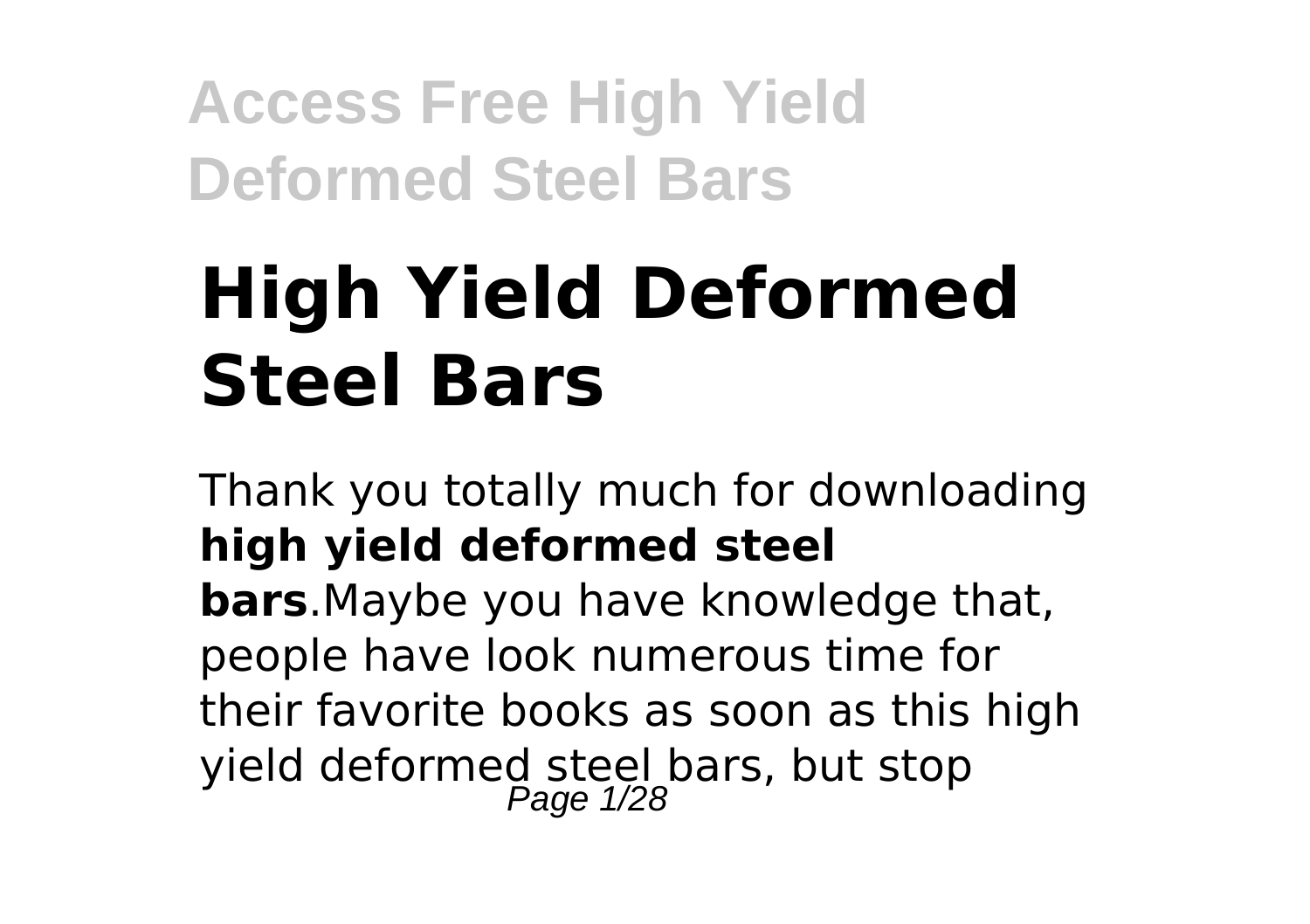occurring in harmful downloads.

Rather than enjoying a fine PDF when a mug of coffee in the afternoon, then again they juggled in imitation of some harmful virus inside their computer. **high yield deformed steel bars** is within reach in our digital library an online admission to it is set as public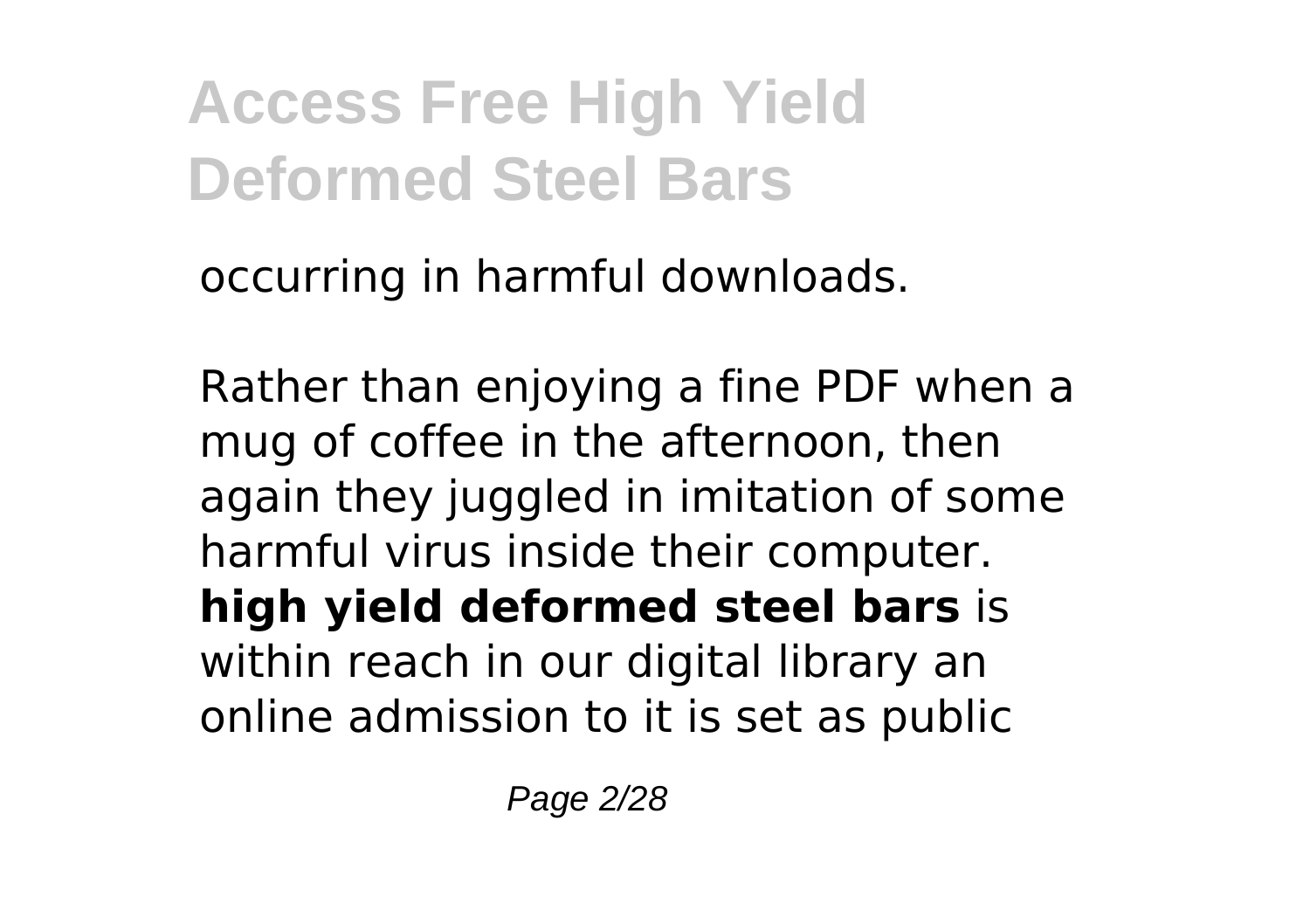thus you can download it instantly. Our digital library saves in fused countries, allowing you to acquire the most less latency time to download any of our books later this one. Merely said, the high yield deformed steel bars is universally compatible with any devices to read.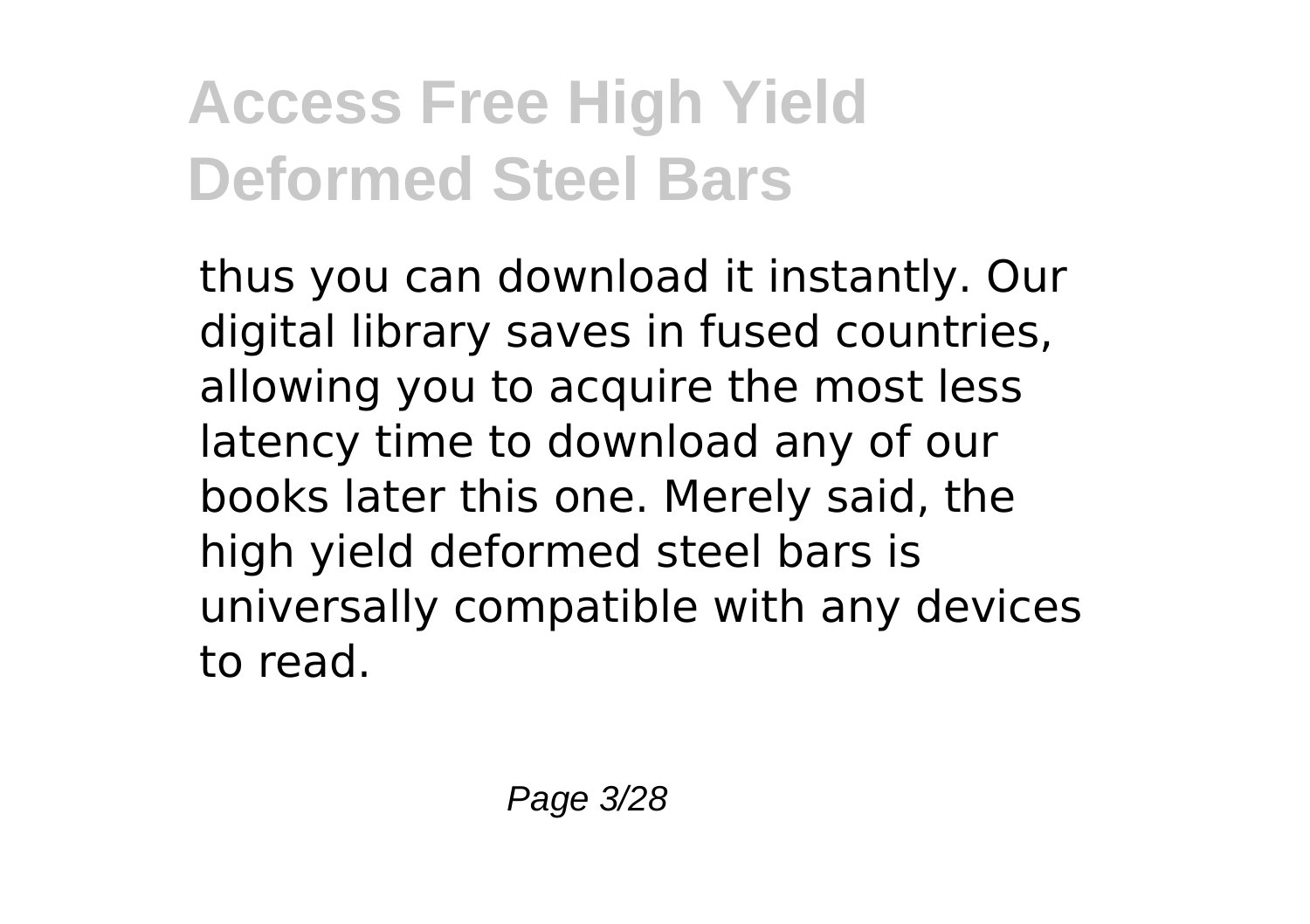Wikisource: Online library of usersubmitted and maintained content. While you won't technically find free books on this site, at the time of this writing, over 200,000 pieces of content are available to read.

#### **High Yield Deformed Steel Bars** EMIRATES IRON AND STEEL FACTORY

Page 4/28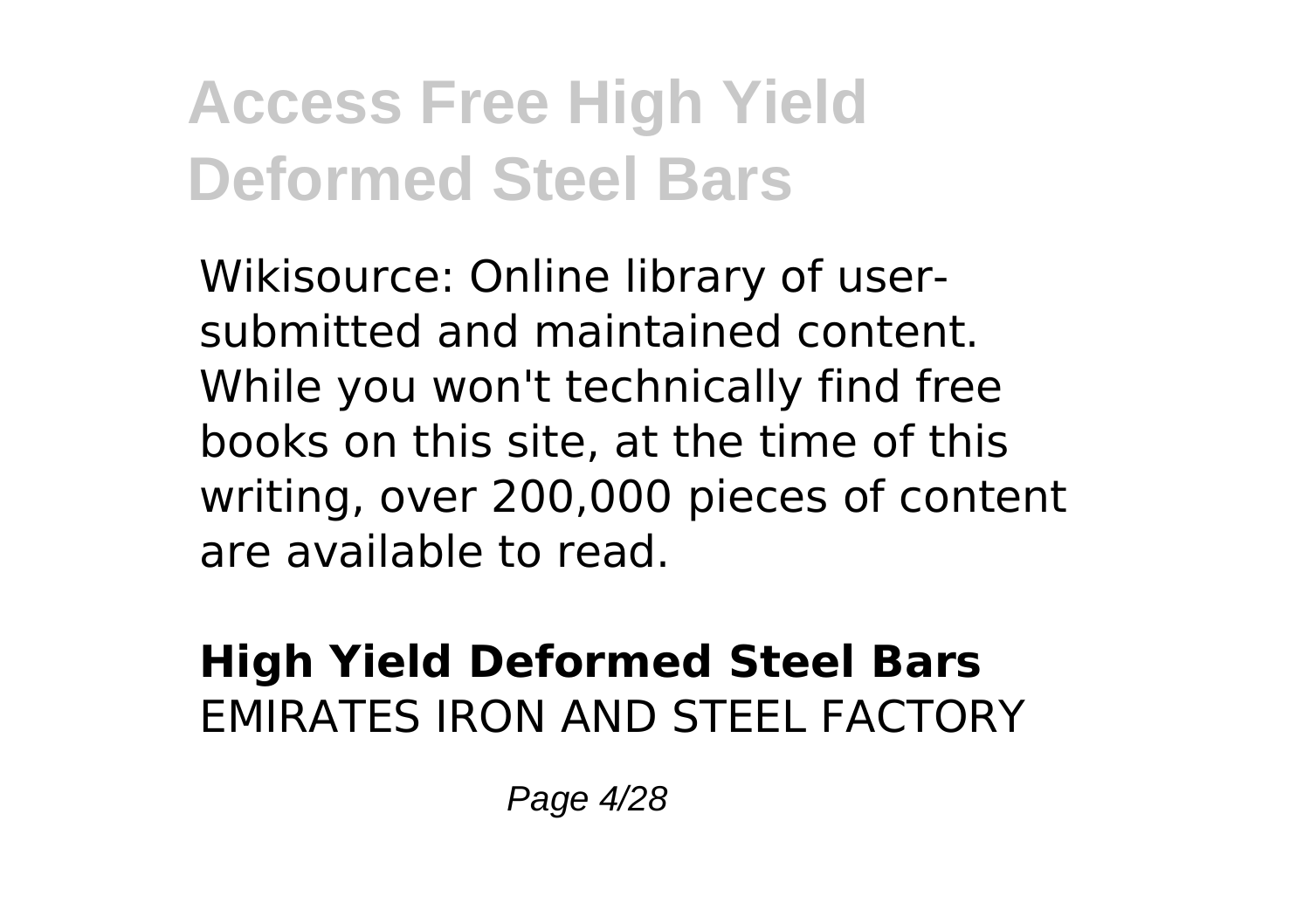HIGH YIELD DEFORMED SPECIFICATION BS 4449 [97) GR 460B High yield defarrned steel bars for concrete reinforcement in sizes 10-32 mm and 12 meter long are pnoduced by quenching pr.ccess for superior mechanical properties to specification 4449 (97) GR 460B. 0.012 max 0.012 C.Ev max 0.51 max C). 46 As specified Guaranteed by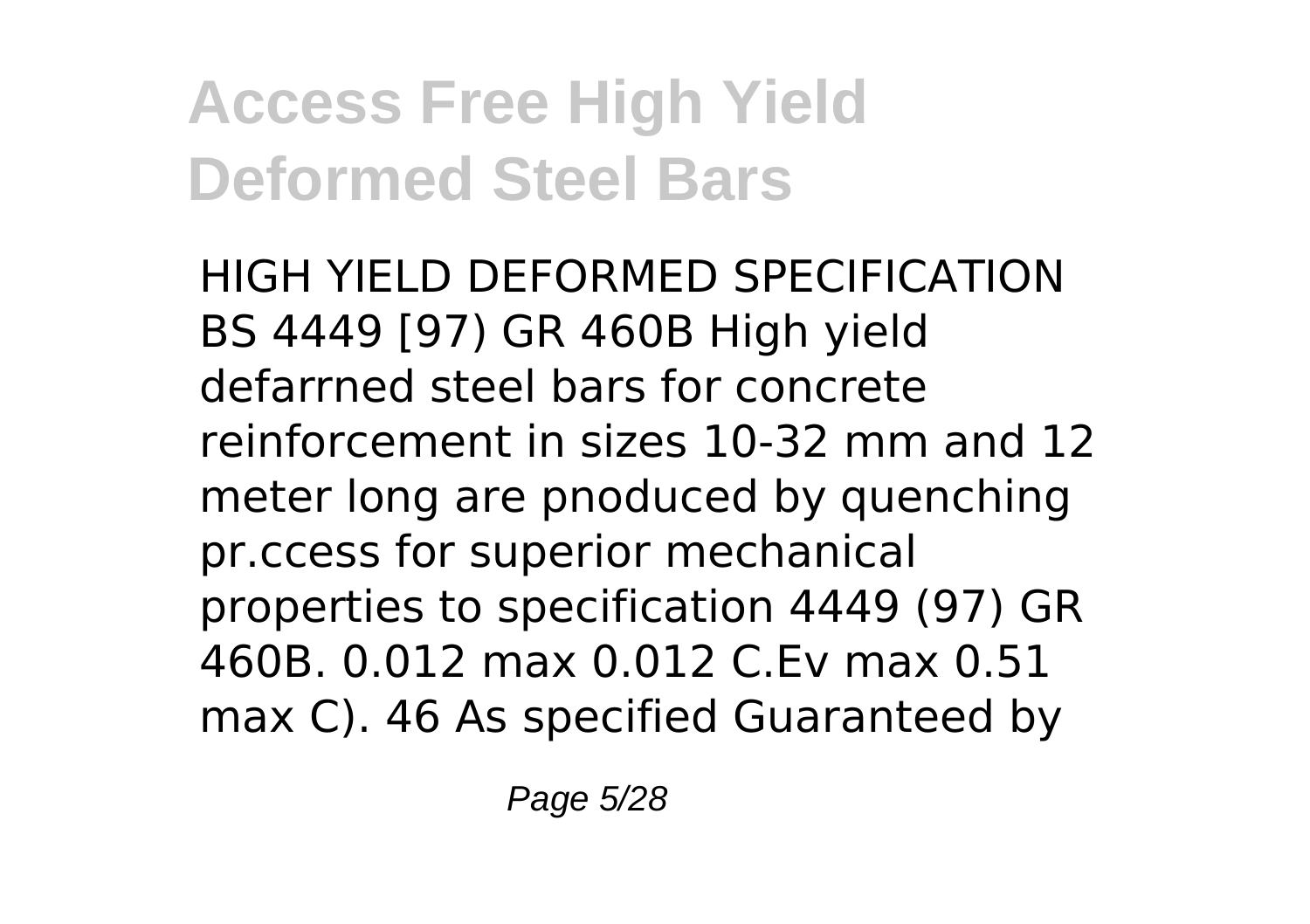EISF As specified by EISF max 0.25 max 0.25 CHEMICAL coMposrrt0N % 0.050 0.40 rnax 1.00 max 0.050 MECHANICAL PROPERTIES max 0.050 max 0.050 ...

### **HIGH YIELD DEFORMED ~STEEL BARS**

2- Cold worked high yield strength bars. The (2) type of steel is also called as

Page 6/28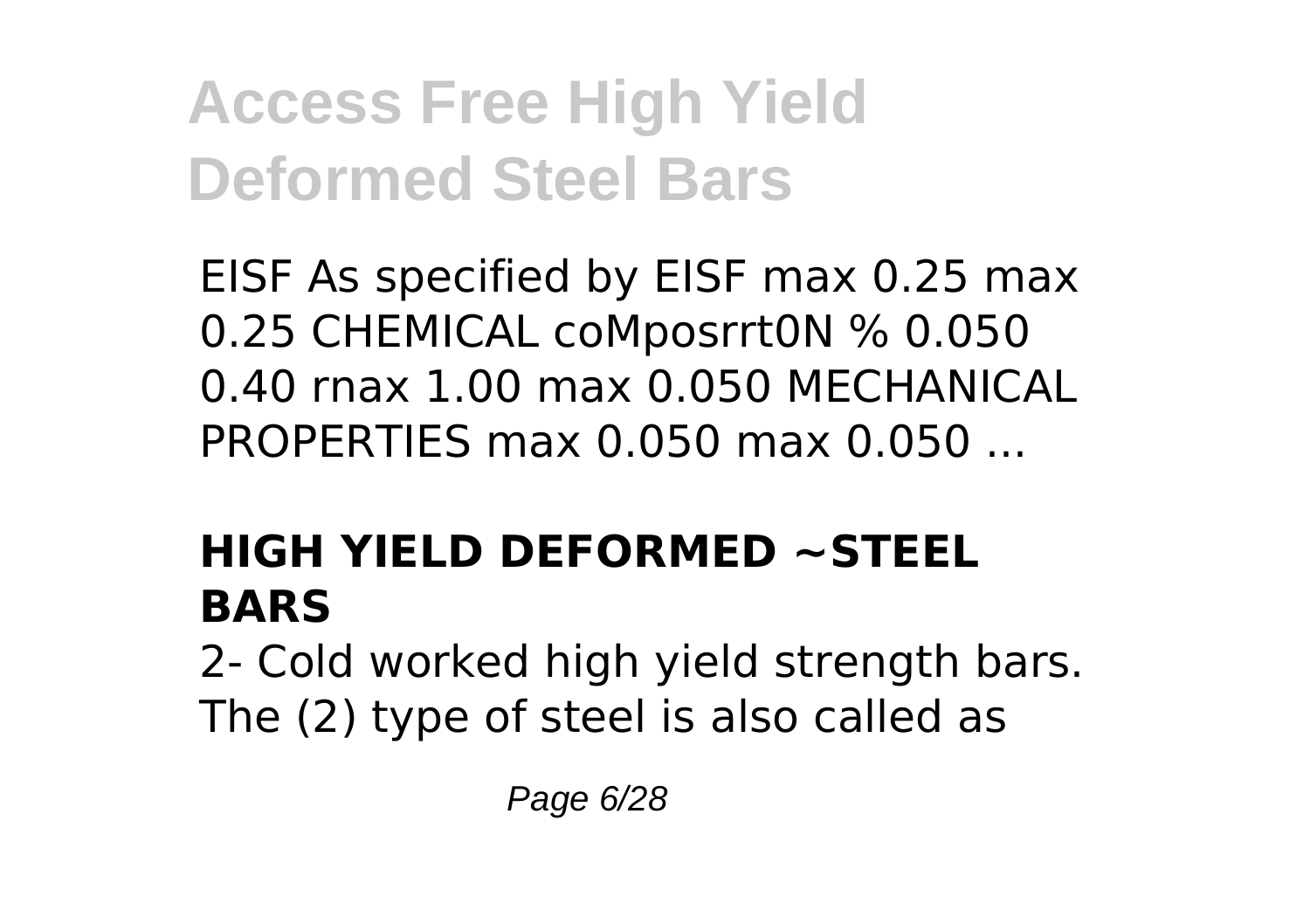CTD (Cold Twisted Deformed) bars or Tor steel and are available in two grades. Deformed bars are represented by symbol #. 1- Fe 415 or Tor 40. 2- Fe 500 or Tor 50. A twisted deformed bar has about 50% higher yield stress than plain bars.

### **High Yield Strength Deformed Bars -**

Page 7/28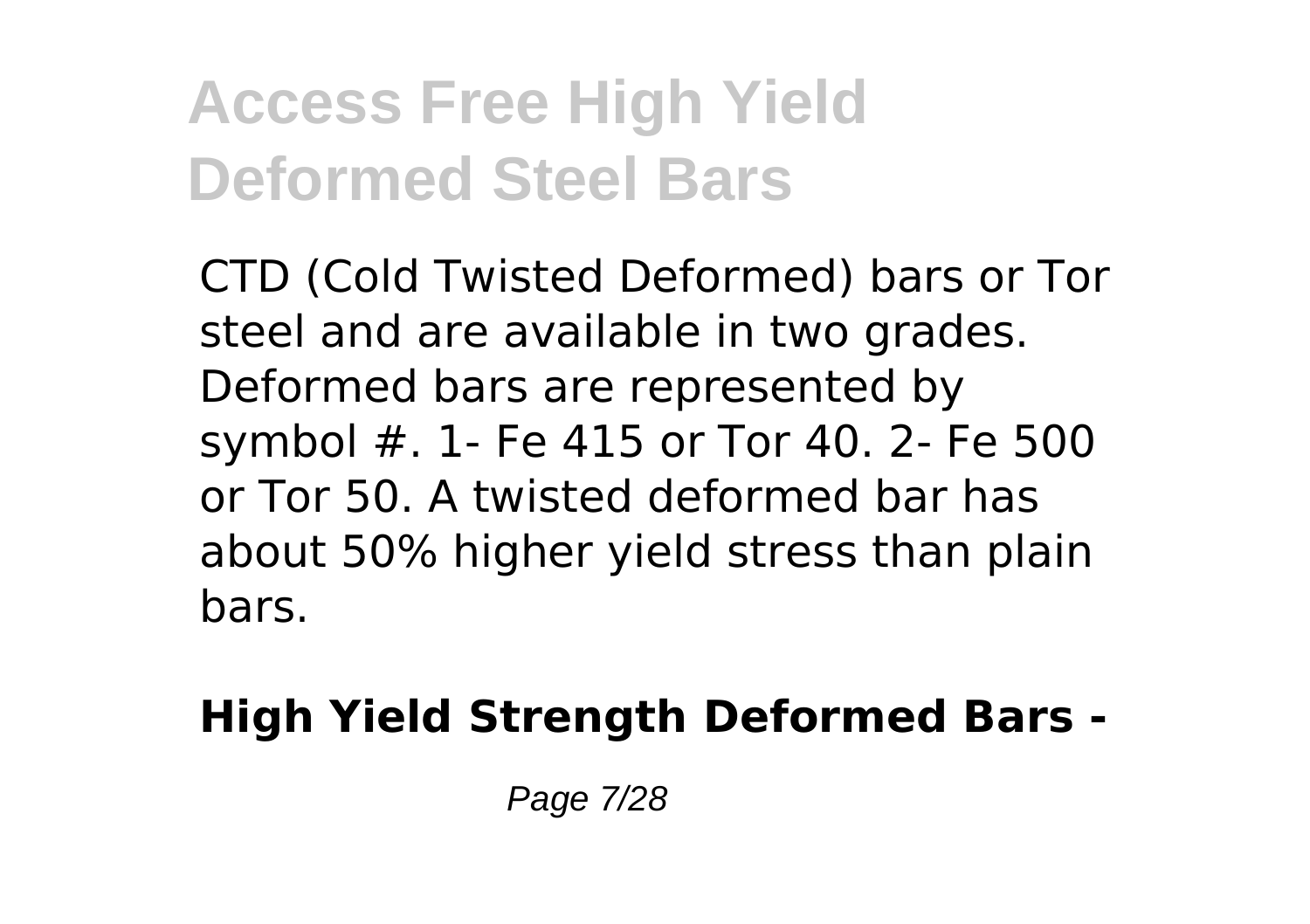### **Engineering Discoveries**

Cold worked high yield strength bars The (ii) type of steel is also called as CTD (Cold Twisted Deformed) bars or Tor steel and are available in two grades. Deformed bars are represented by symbol  $#$ . Fe 415 or Tor 40

### **High Yield Strength Deformed Bars -**

Page 8/28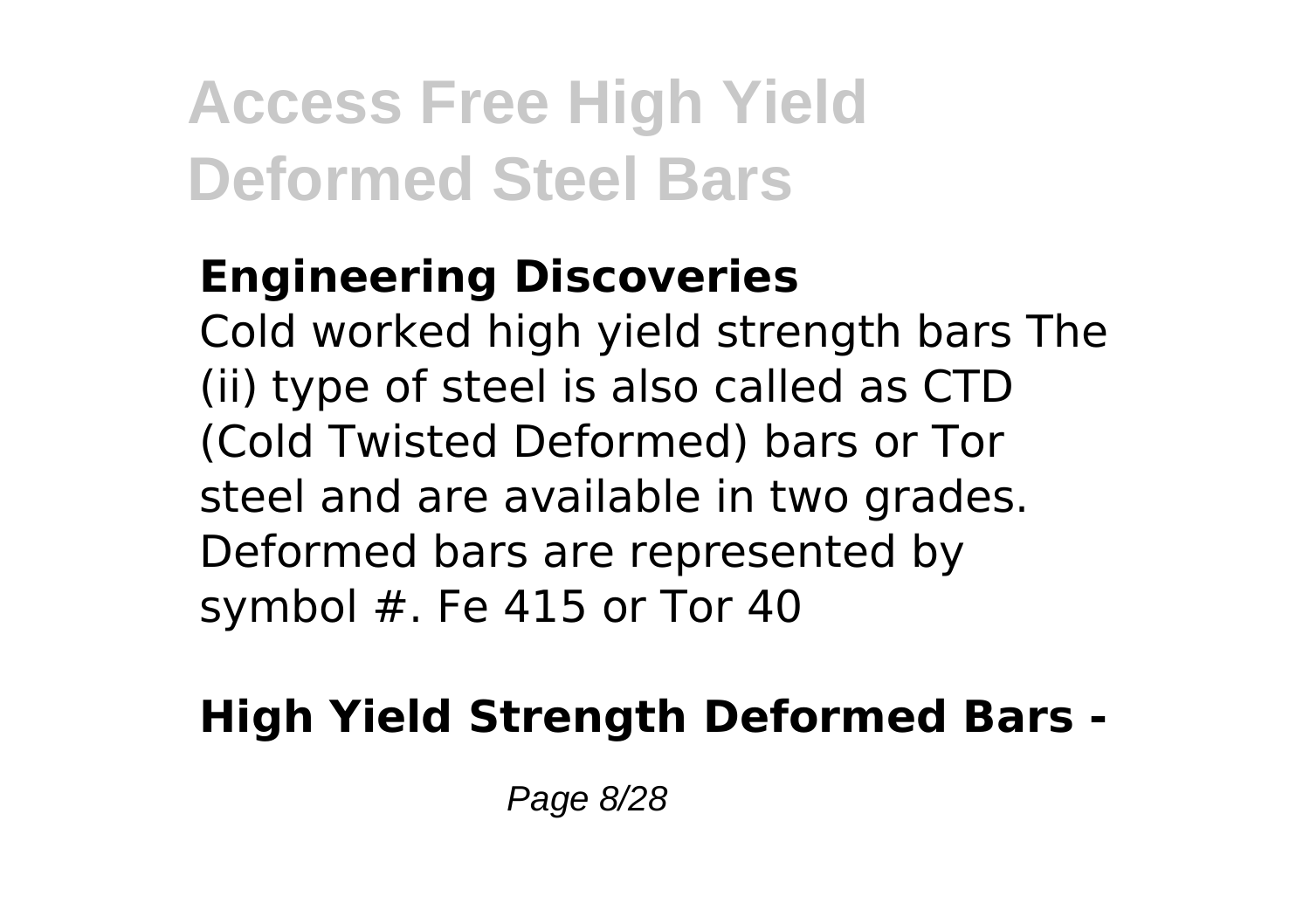### **Civil Snapshot**

The deformed bars have more compressive and tensile stress than that of mild steel plain bars. High strength deformed bars have improved anchorage; therefore they can be used without end hooks or bent up ends of bars. This reduces labor for fabrication of steel reinforcement. The deformation is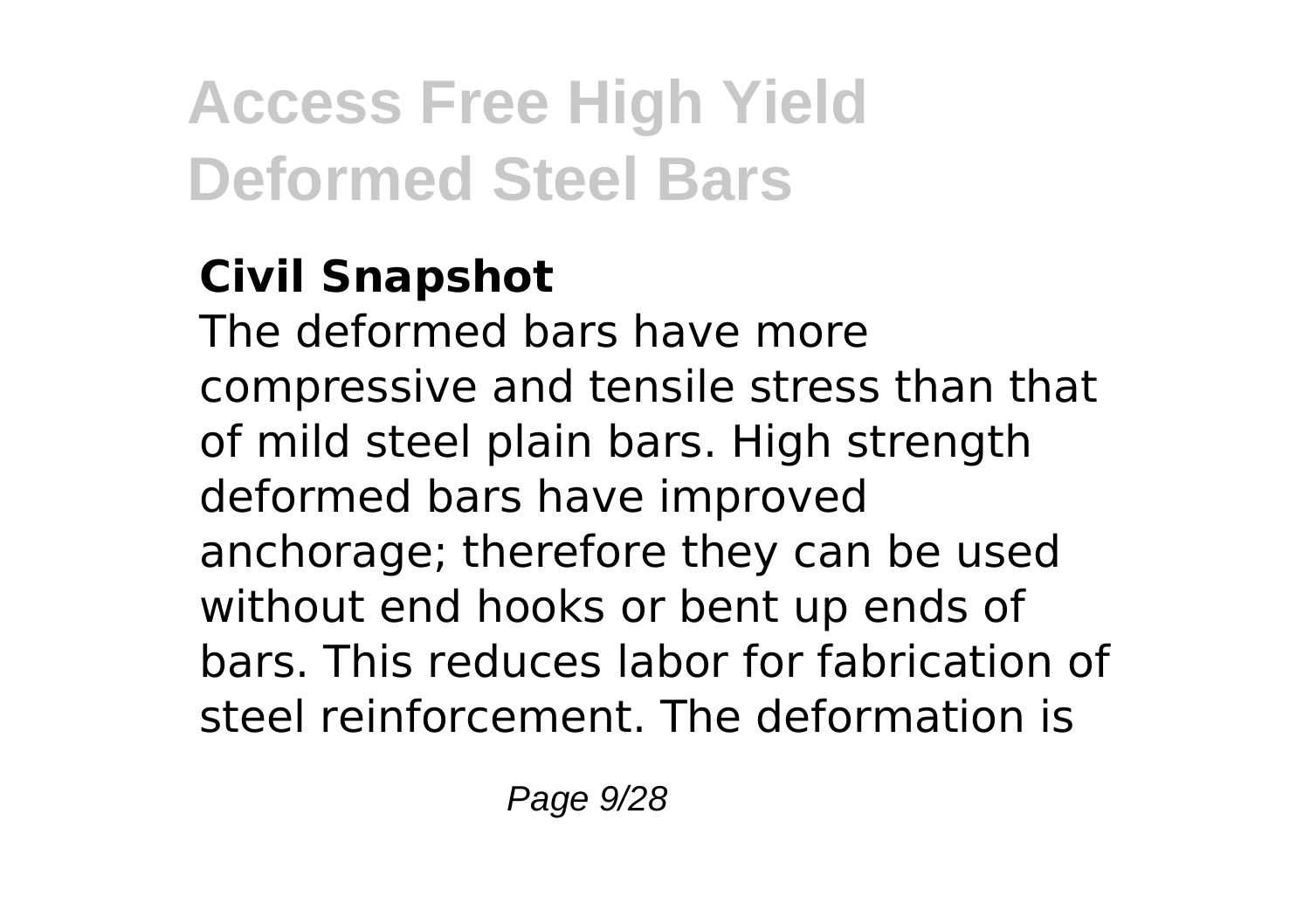spaced on bar at uniform distances.

### **HSD Bar | High Strength Deformed Bars | Cold Twisted Bars ...** Reinforcement Bars. DIMENSION: Deformed Bars: 08mm - 40mm; Plain Bars : 08mm - 32mm; PT Cakra Tunggal Steel manufactures a range of rebar

products and they are available in

Page 10/28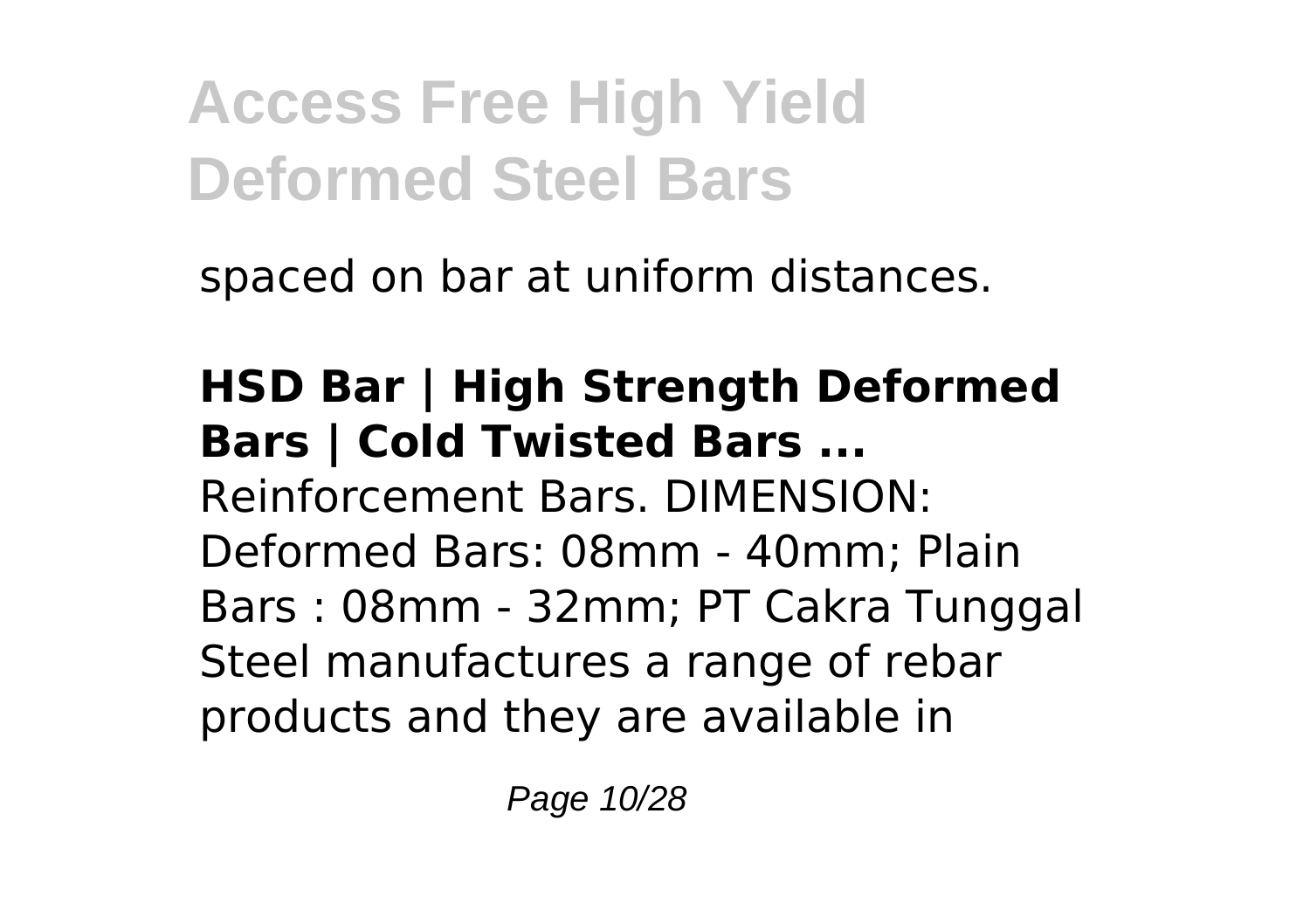different grades and specifications that vary in yield strength, ultimate tensile strength, chemical composition, and percentage of elongation while maintaining close dimensional tolerances and required mechanical properties.

#### **Reinforcement Bars - Cakrasteel**

Page 11/28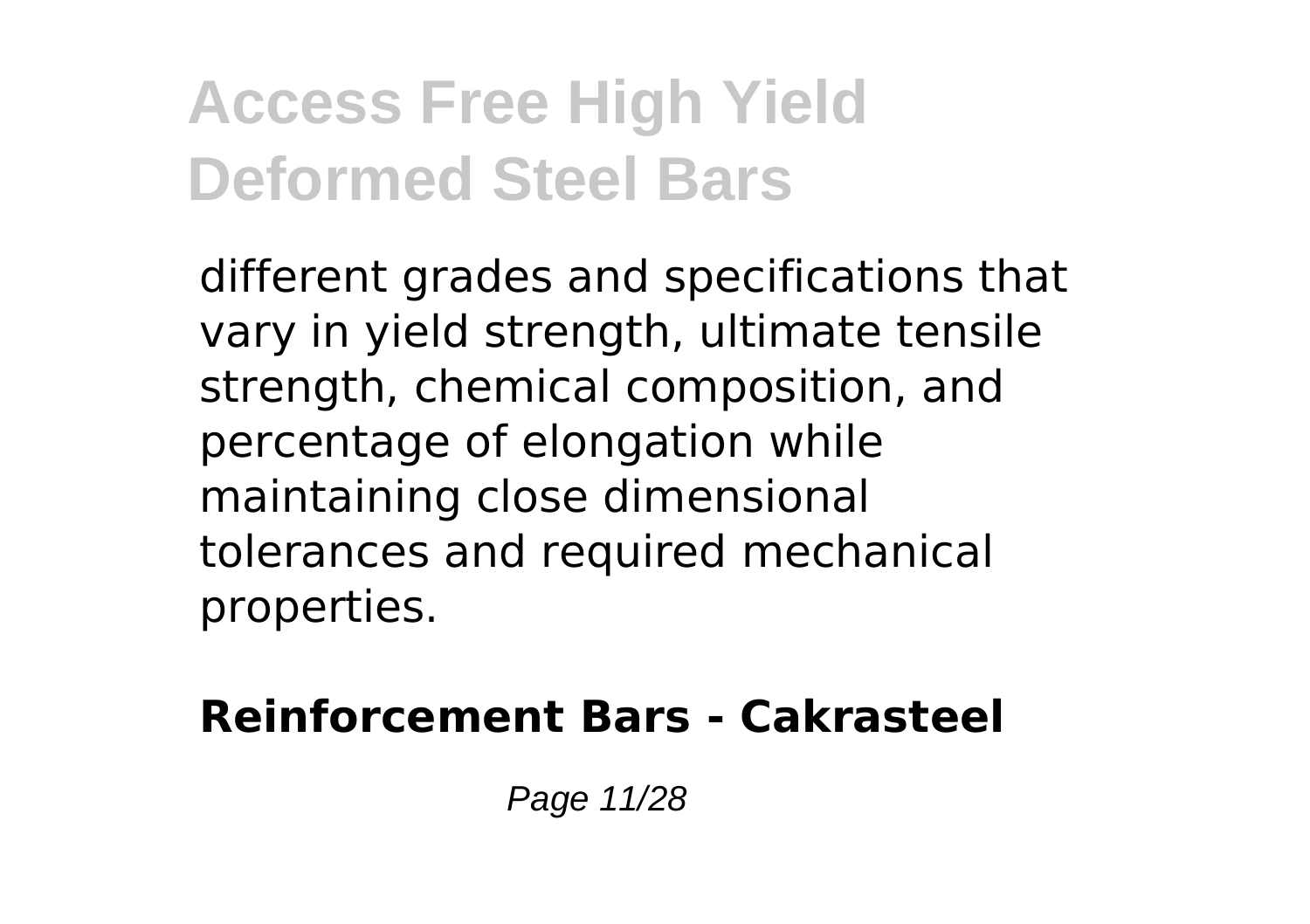Types of Deformed Steel Bars 1. TMT Bars (Thermo Mechanically Treated Bars) Thermo Mechanically Treated Bars are hot treated bars that are high in... 2. High Strength Deformed Bars High strength deformed bars are cold twisted steel bars with lugs, ribs, projection or... 3. Other Types of Rebars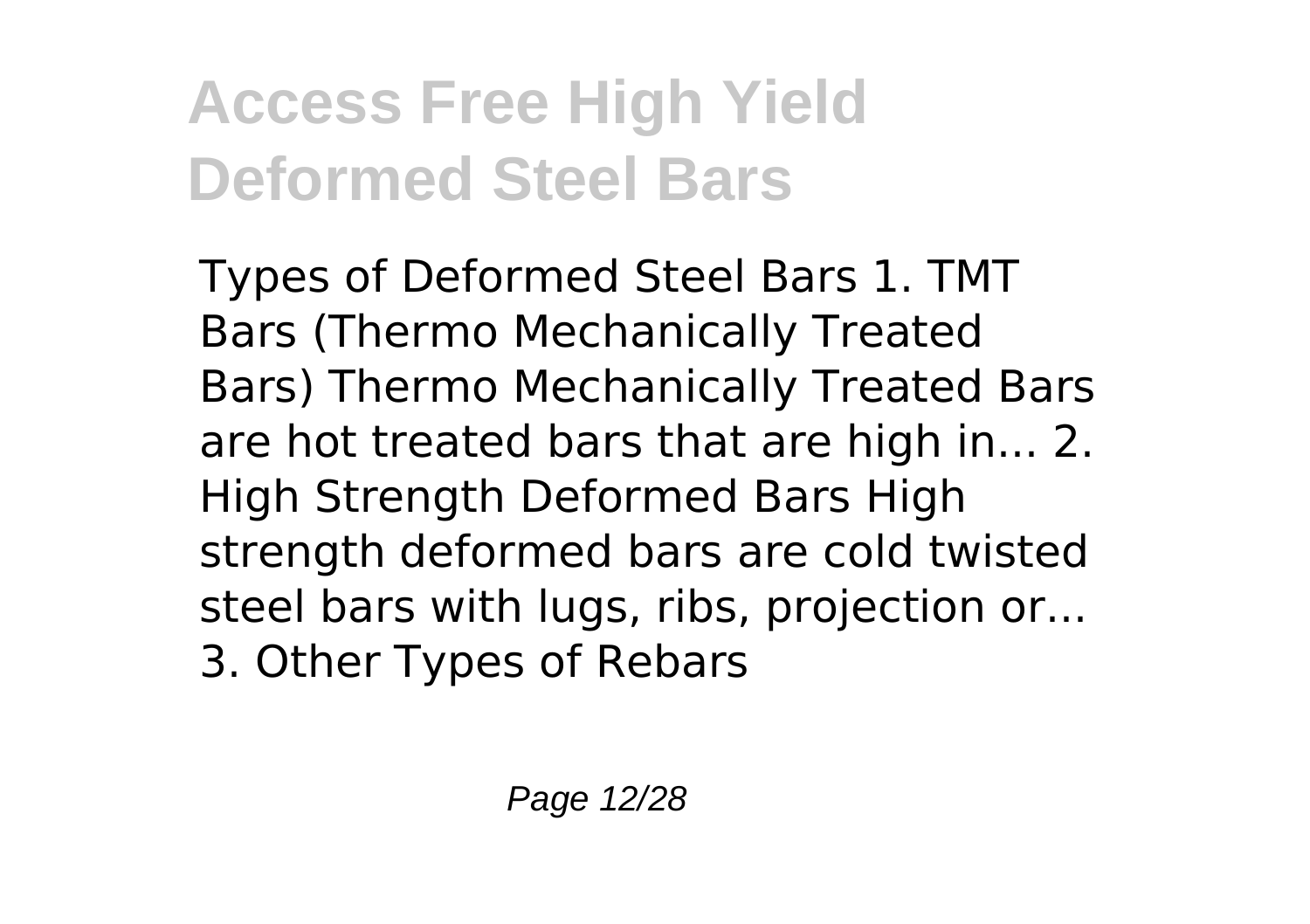#### **What is Rebar? Types and Grades of Steel Reinforcement ...** STAR STEEL. RE-BARS High Yield deformed steel bars for concrete reinforcement produced by TEMPCORE quenching process for superior mechanical properties bendability and weldability corrosion resistant. GRADE BS 4449 (1997) GR 460B BS 4449 (2005)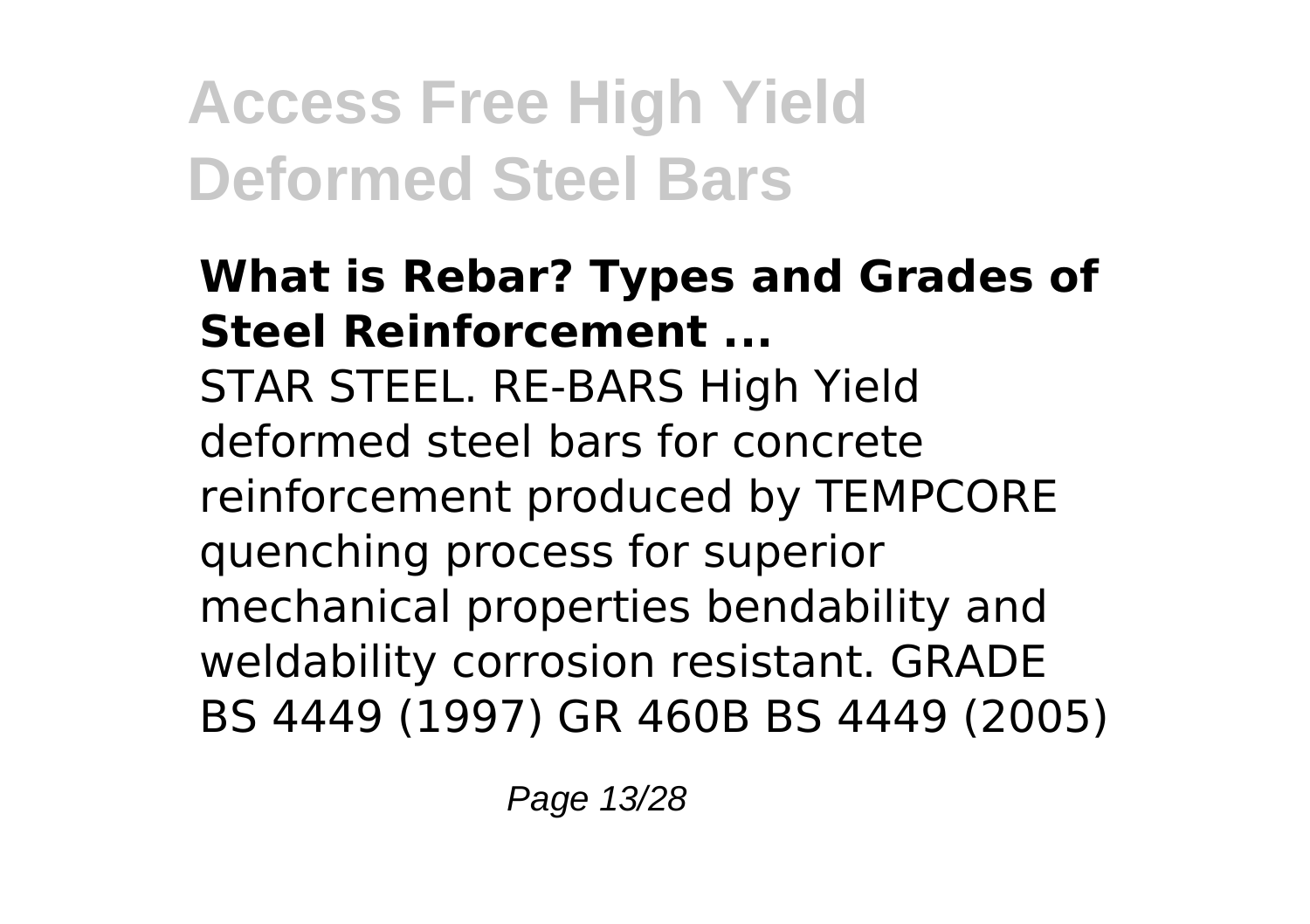GR 500B ASTM A61509. Get Price

### **deformed steel bars mill - otacosliege.be**

Deformed steel bars (as per IS: 1786-1985) As deformed bars are rods of steels provided with lugs, ribs or deformation on the surface of bar, these bars minimize slippage in concrete and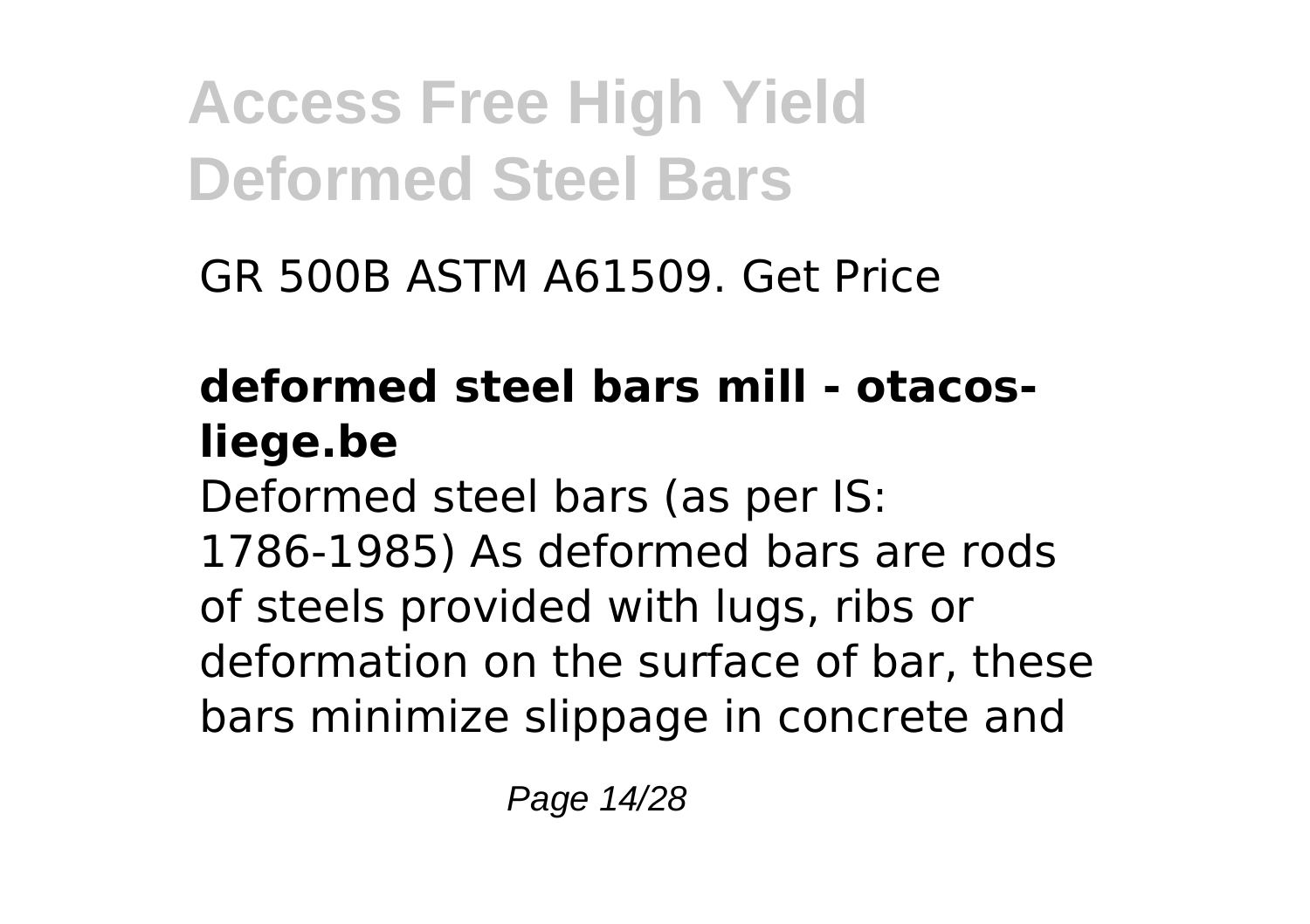increases the bond between the two materials. Deformed bars have more tensile stresses than that of mild steel plain bars.

#### **Type of Steel Bars - Mild steel bars, deformed steel bars ...** In the third revision, IS 1139:1966 'Specification for hot rolled mild steel,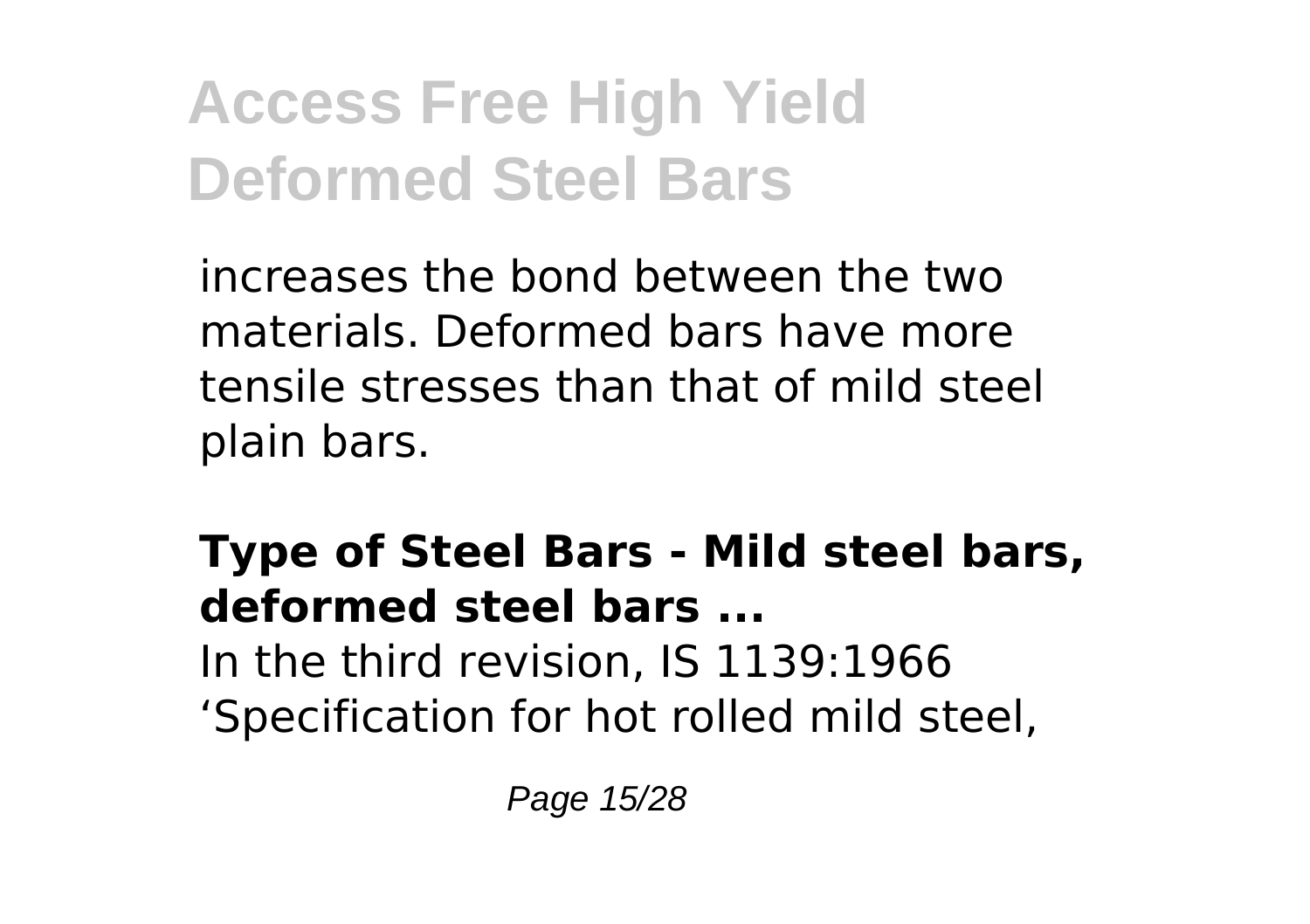medium tensile steel and high yield strength steel deformed bars for concrete reinforcement' was merged in the standard and the title was modified to 'Specification for high strength deformed steel bars and wires for concrete reinforcement'.

### **IS 1786 (2008): High strength**

Page 16/28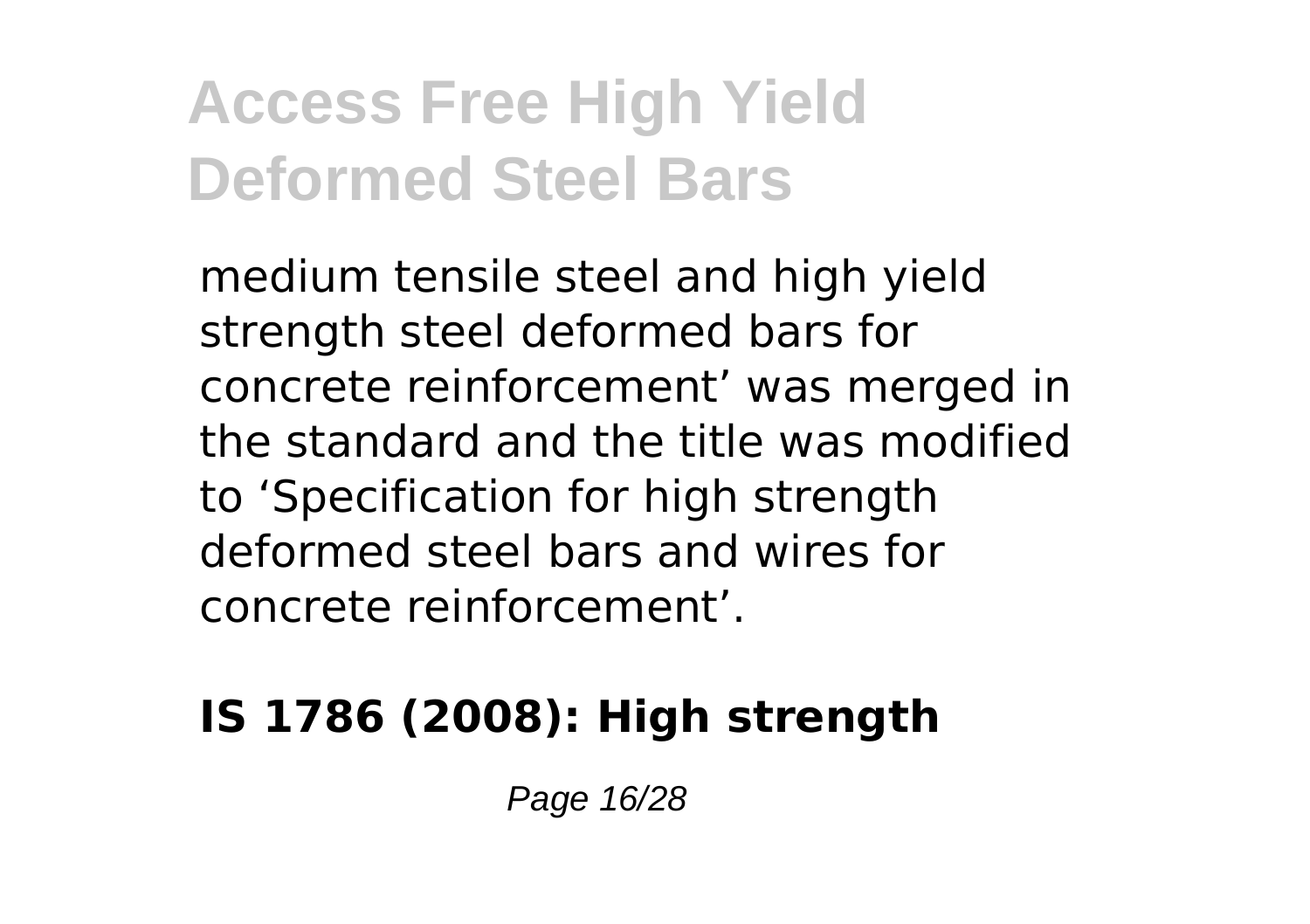#### **deformed steel bars and ...** The deformed Reinforcing Steel Bar is supplied in length of 9m or 12 m as common sizes. The steel bar diameter applied is different and accordingly the weight varies. We are listing theoretical unit weight list of commonly used wire gauge below for your reference.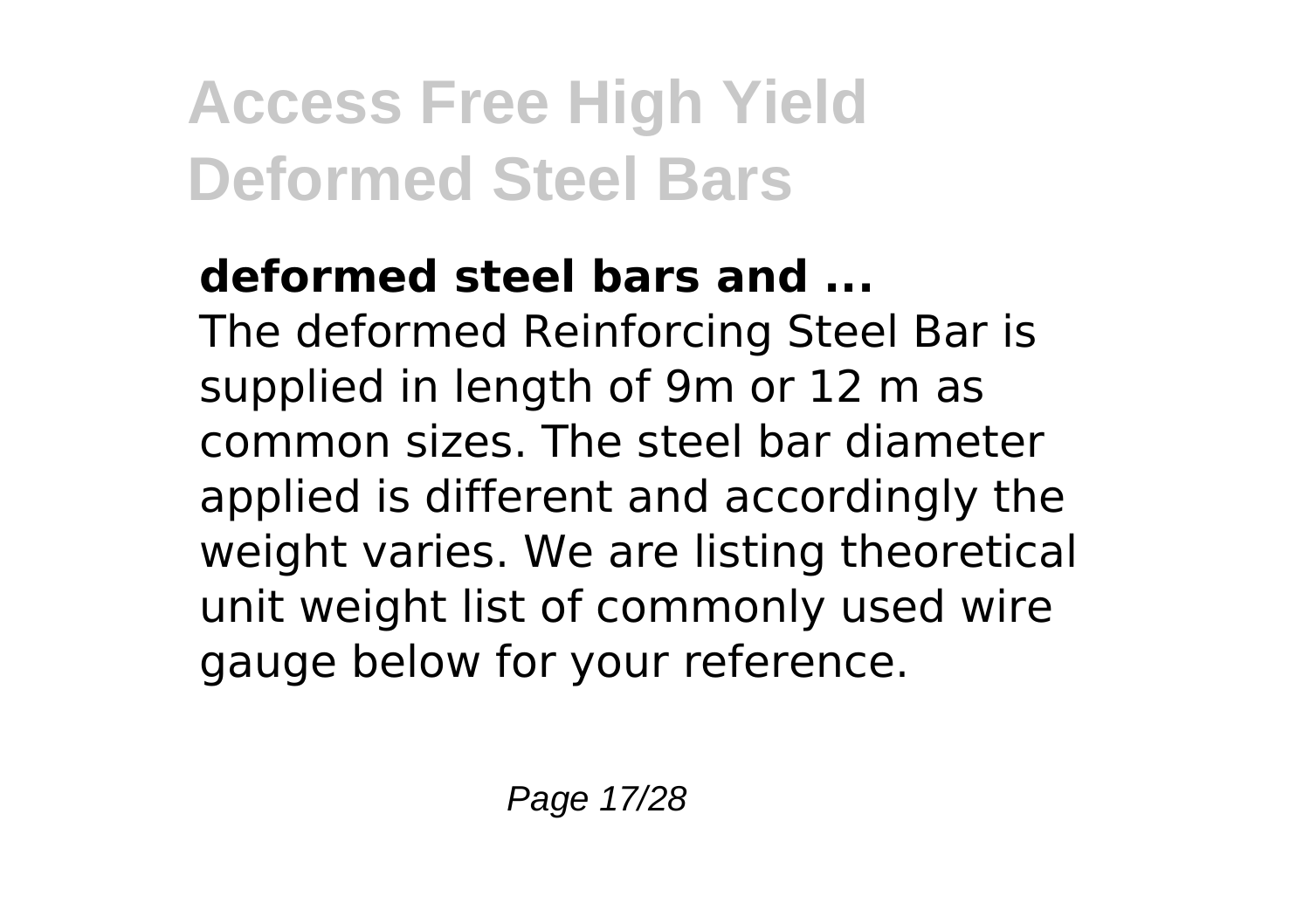#### **Reinforcing Deformed Steel Bar: Size and Weight Comparison** High yield steel bars for the reinforcement of concrete — Specification 1 Scope This Kenya Standard specifies requirements for rolled steel bars, other than plain round bars, for use in the reinforcement of concrete. It does not cover steel for pre-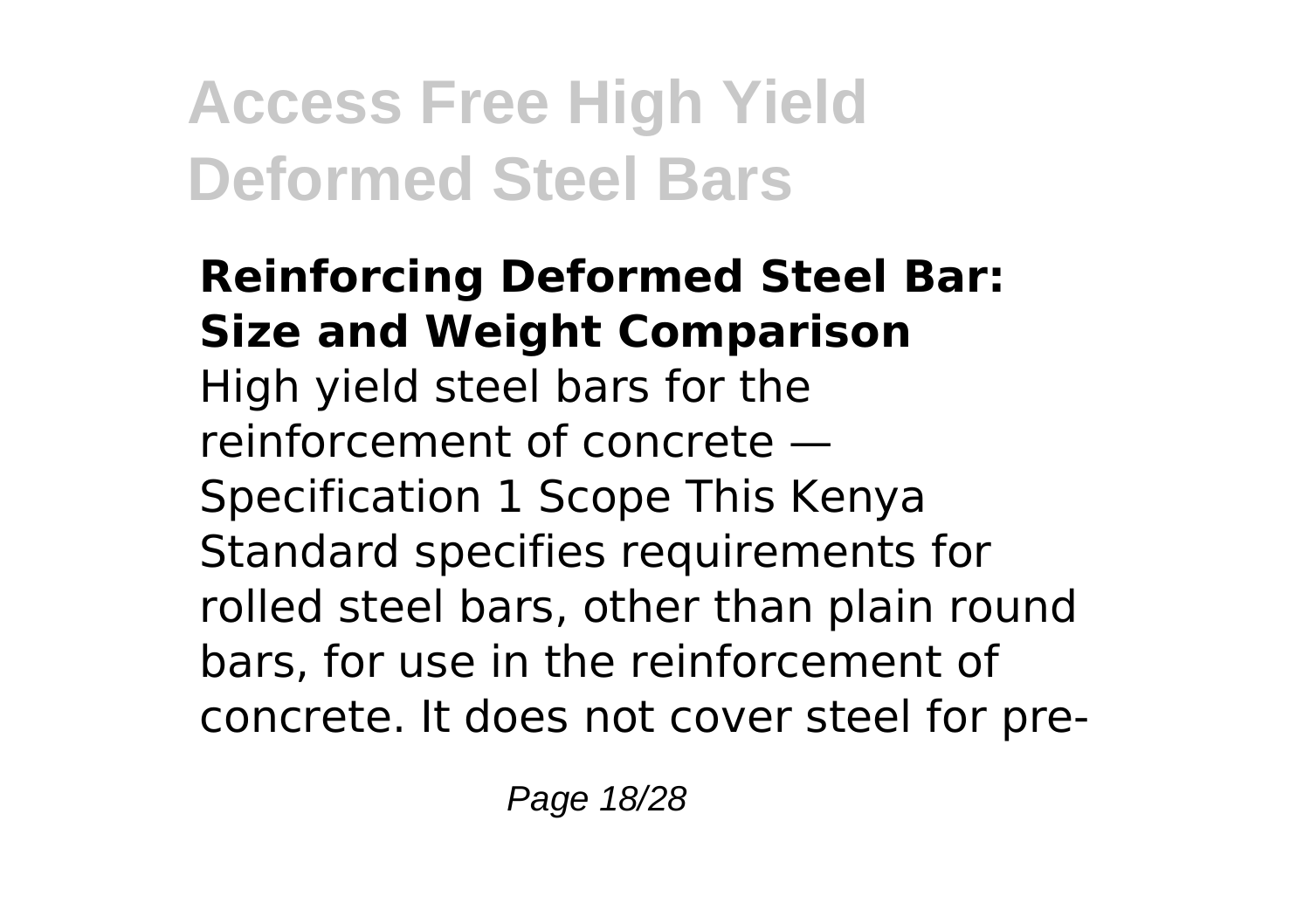stressing concrete.

#### **High yield steel bars for the reinforcement of concrete ...**

A ribbed steel bar is a type of deformed, high strength steel that is manufactured by controlled cold twisting of hot rolled bar. This bar has projections on its surface known as ribs hence the name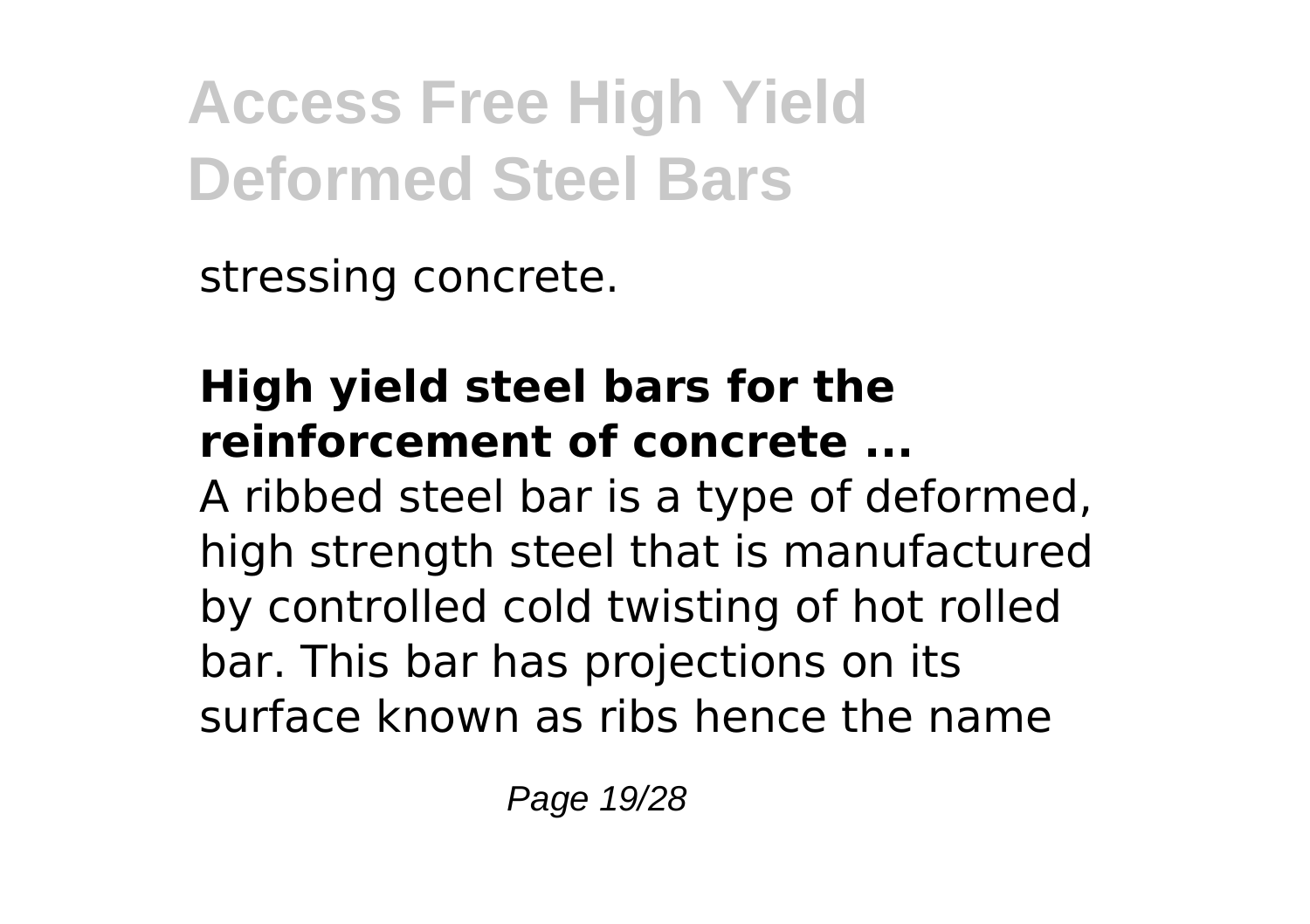Ribbed Steel Bar. They vary in sizes, ranging from 8 mm to 40 mm wide.

#### **Ribbed Steel Bars Reinforcement: Reliable reinforcement**

Mild steel contains low Carbon content whereas HYSD is High Yield Strength Deformed bars contains more carbon content. Mild steel strength is low but

Page 20/28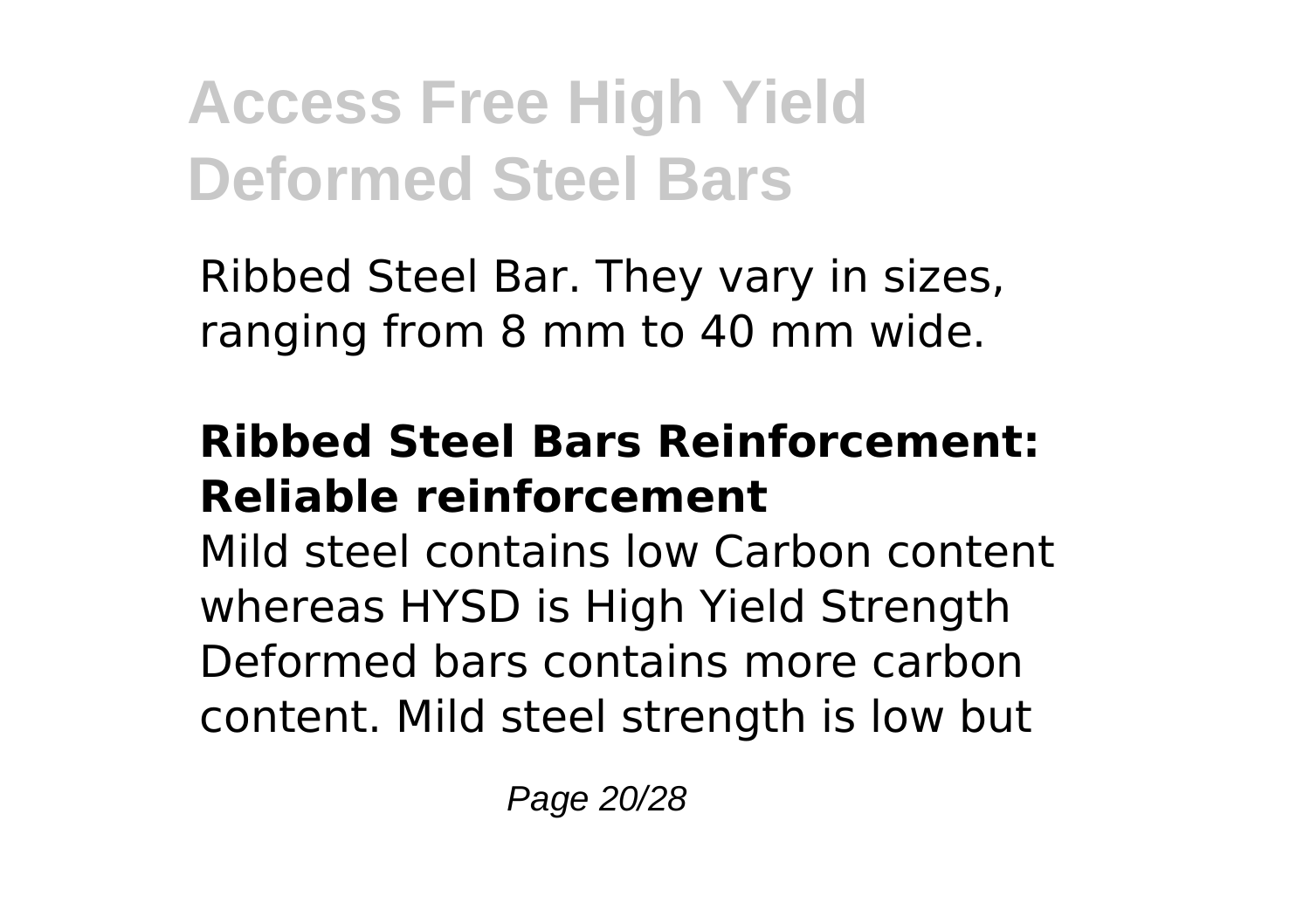ductile (easy to shape) and more weldable. HYSD is used where tensile strength requirements are high. HYSD is more brittle depending on the carbon content.

### **What is the difference between mild steel and HYSD bars ...**

wholesale high yield hot rolled carbon

Page 21/28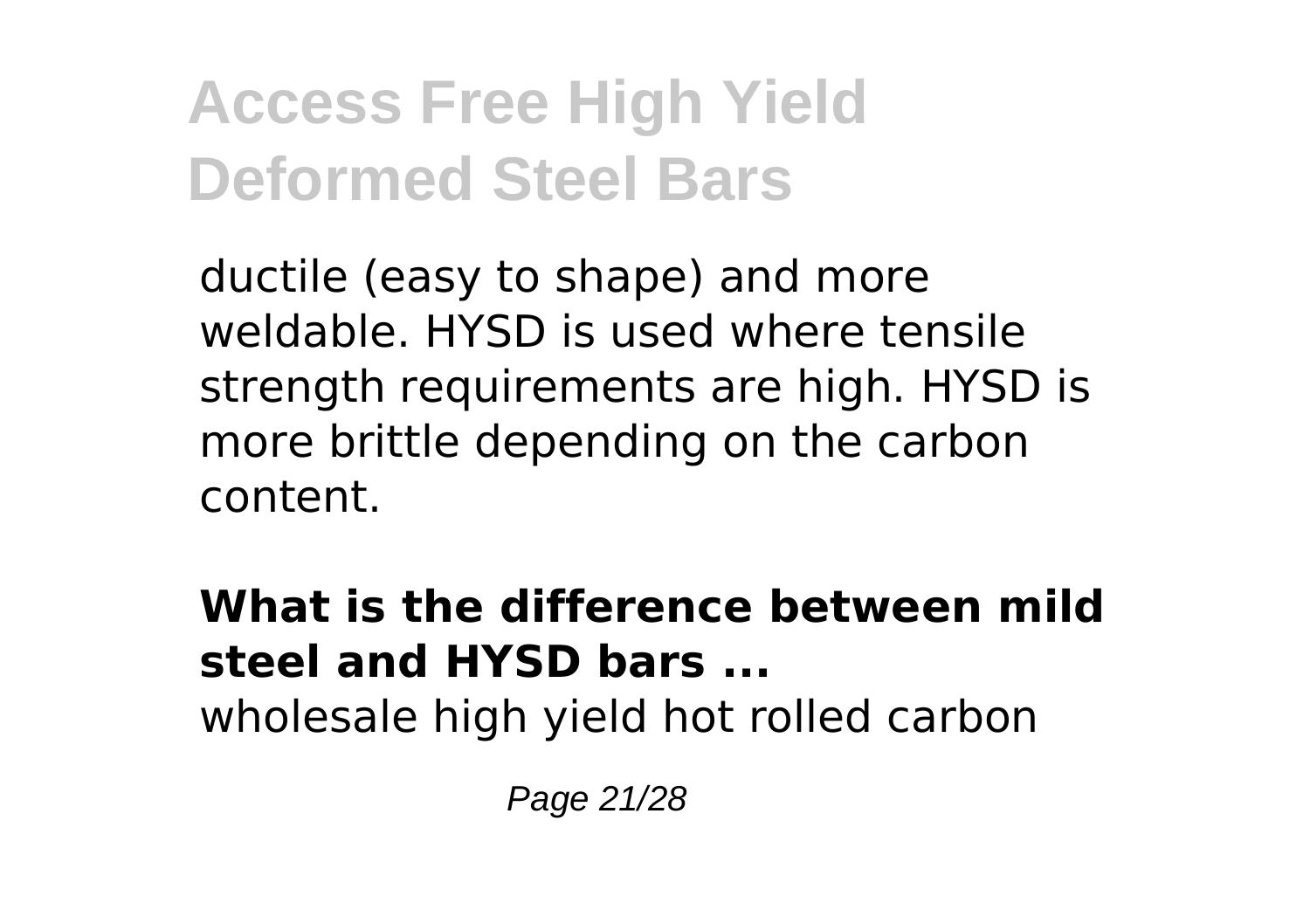steel round bar, Carbon Steel Bar Supplier RyersonRyerson is a leader among North American metal suppliers in the carbon steel bar market. We offer carbon steel bar in a variety of shapes, including flat, round, half round, hexagon and square. Carbon steel products are where Ryerson's business began more than 170 years ago, and our

Page 22/28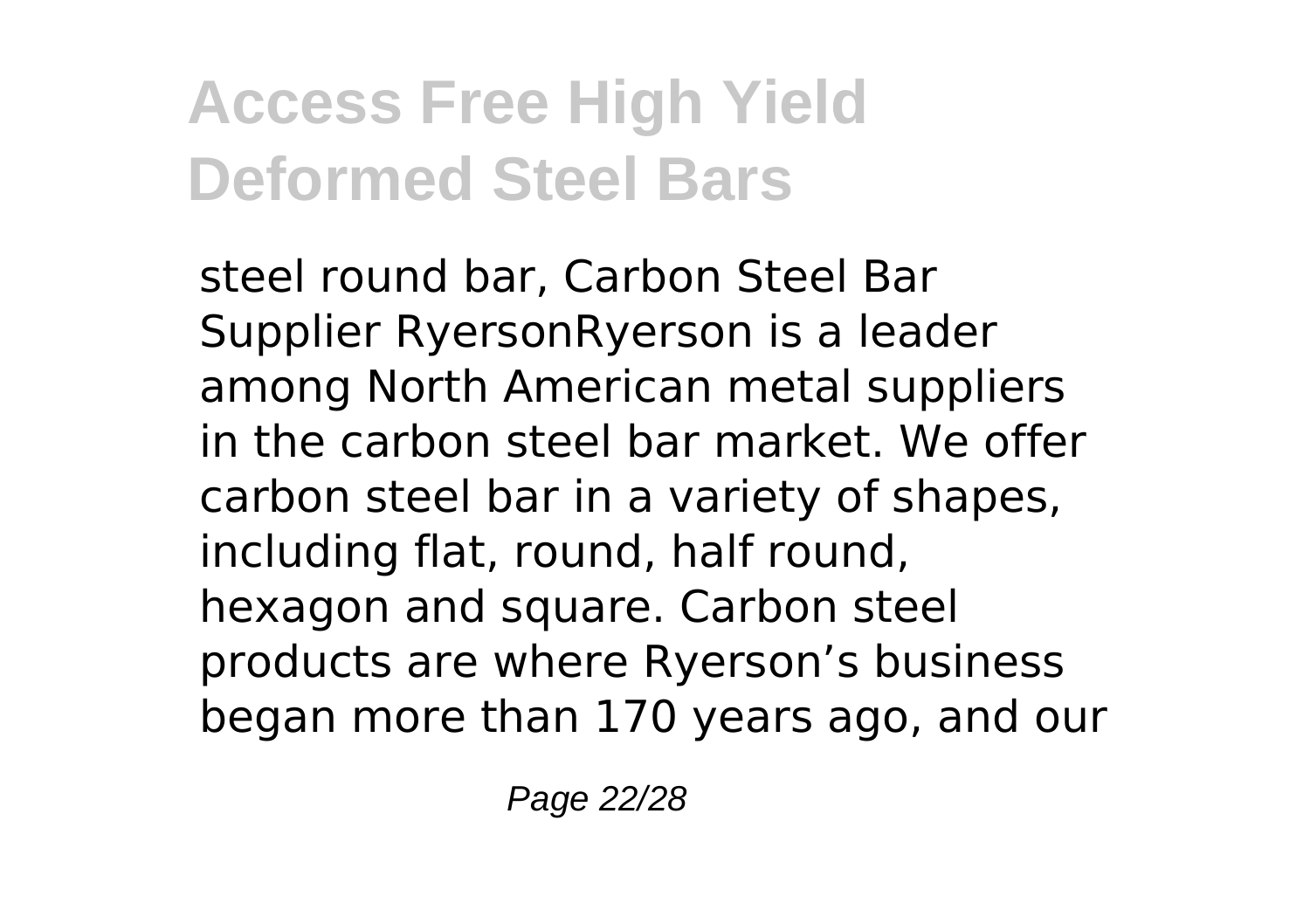buying power and ...

#### **wholesale high yield hot rolled carbon steel round bar ...**

As mild steel in round bar form and high yield steel which can be hot roles with ribs rolled into the surface of the bar and cold-worked bars which were rolled square and cold worked by twisting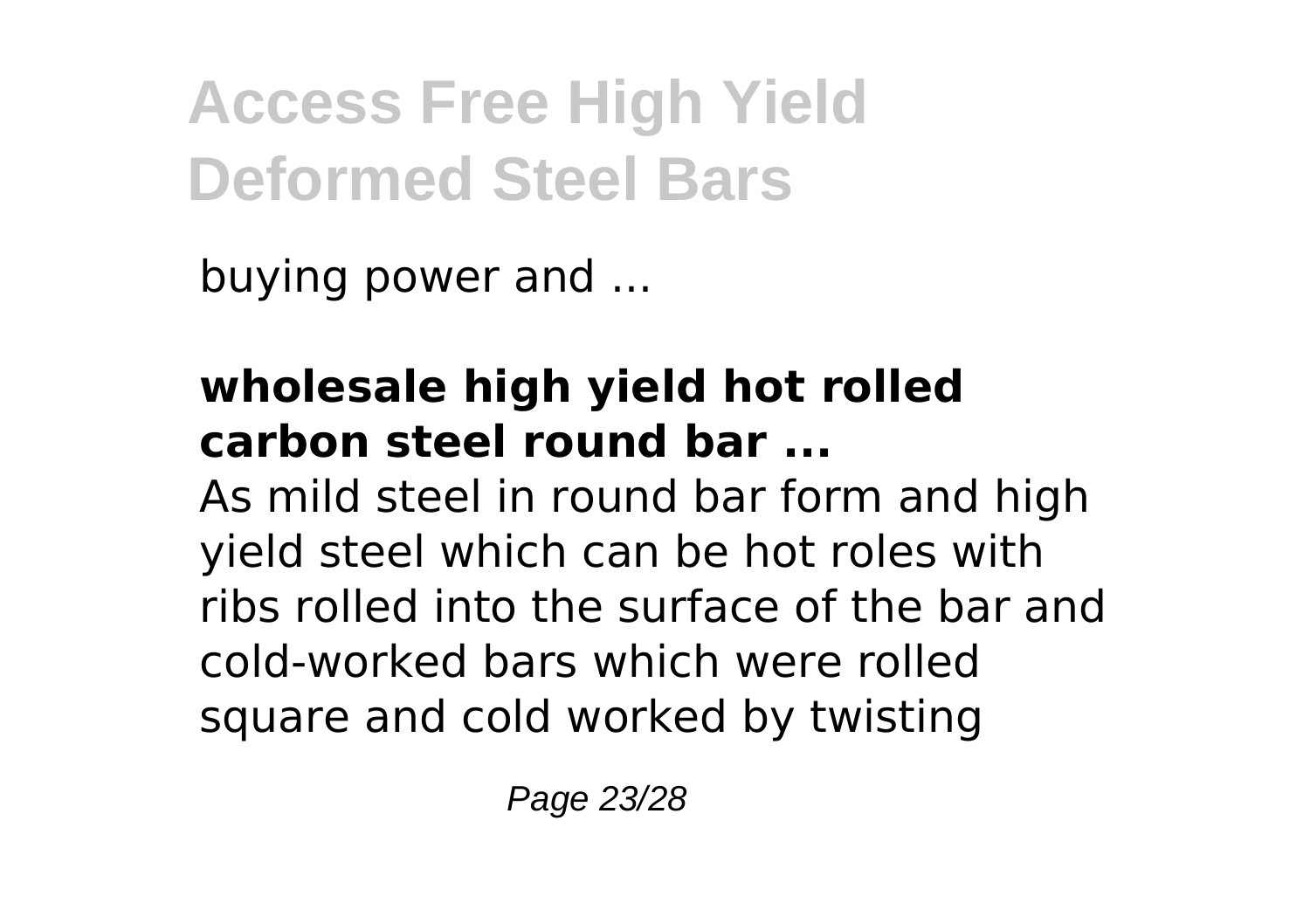these also had an enhanced bond. Round Mild Steel and Cold-Rolled bar is no longer generally available. 1K views

#### **What is the difference between a deformed bar and a rebar ...**

Modern rebar is composed of high-yield steel, with a yield strength more typically 500 MPa (72.5 ksi). Rebar can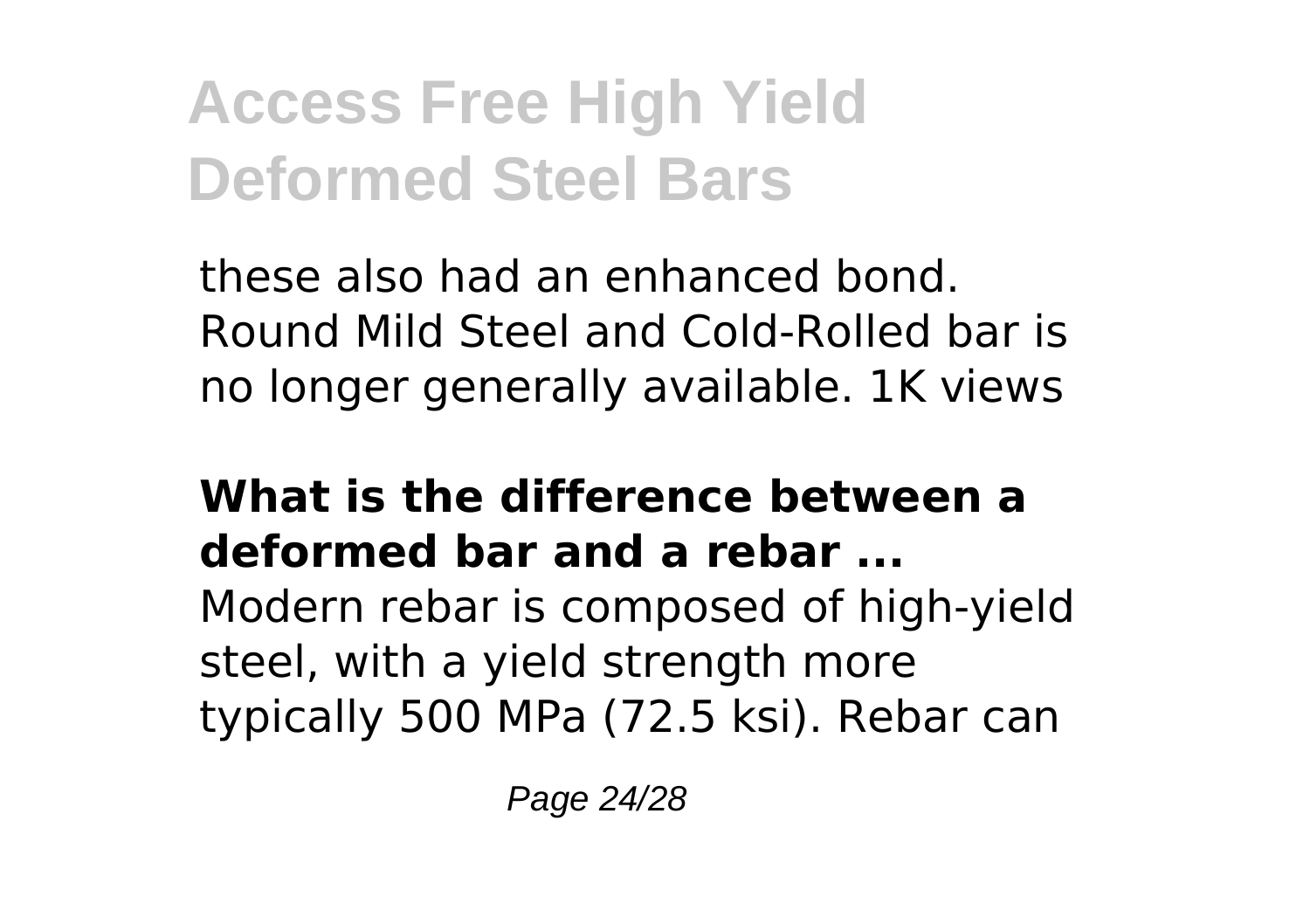be supplied with various grades of ductility . The more ductile steel is capable of absorbing considerably more energy when deformed - a behavior that resists earthquake forces and is used in design.

### **Rebar - Wikipedia**

Alibaba.com offers 953 high yield

Page 25/28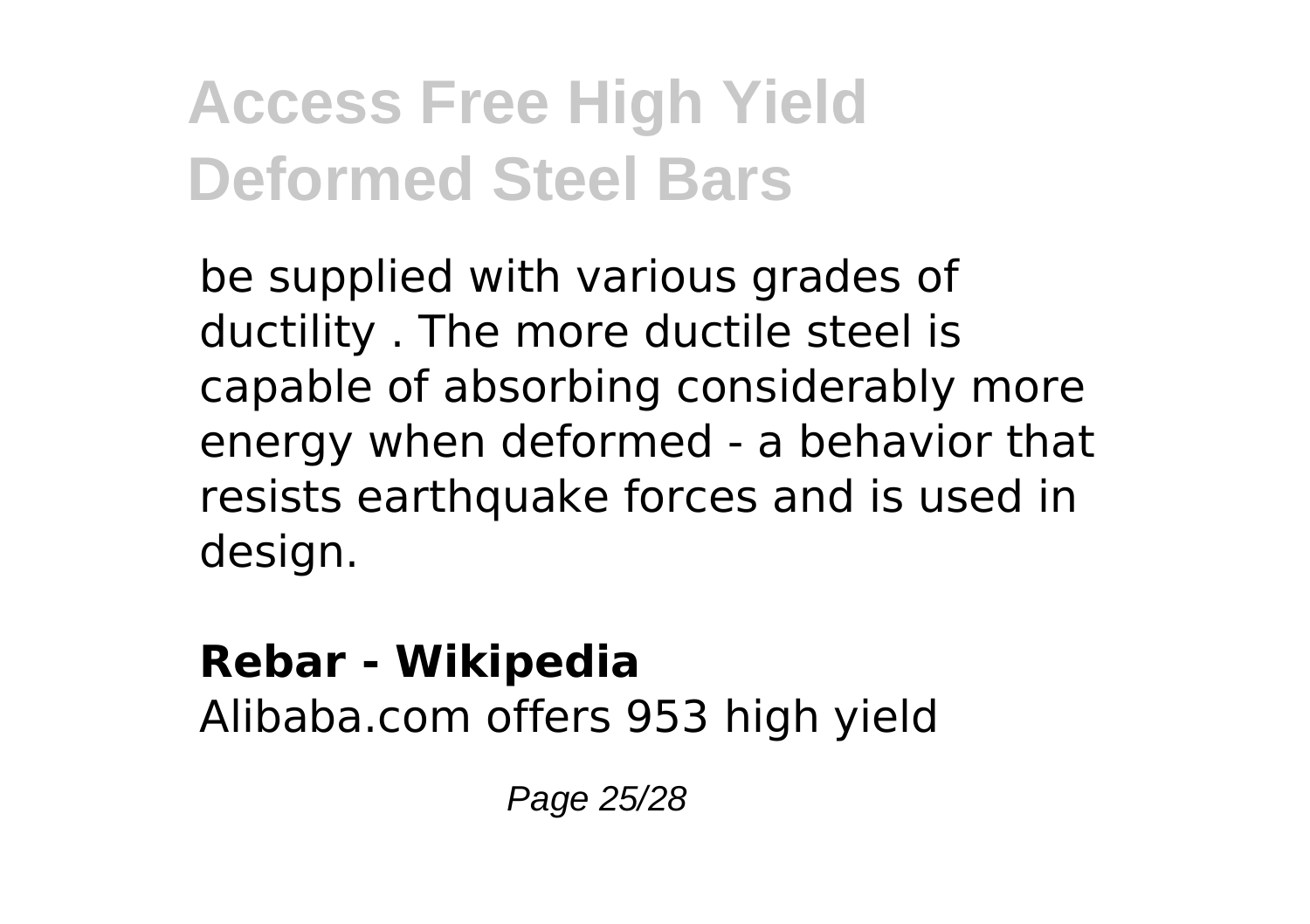deformed steel bar products. About 12% of these are Steel Rebars, 1% are Steel Round Bars, and 0% are Stainless Steel Bars. A wide variety of high yield deformed steel bar options are available to you, such as diameter, grade, and processing service.

### **high yield deformed steel bar, high**

Page 26/28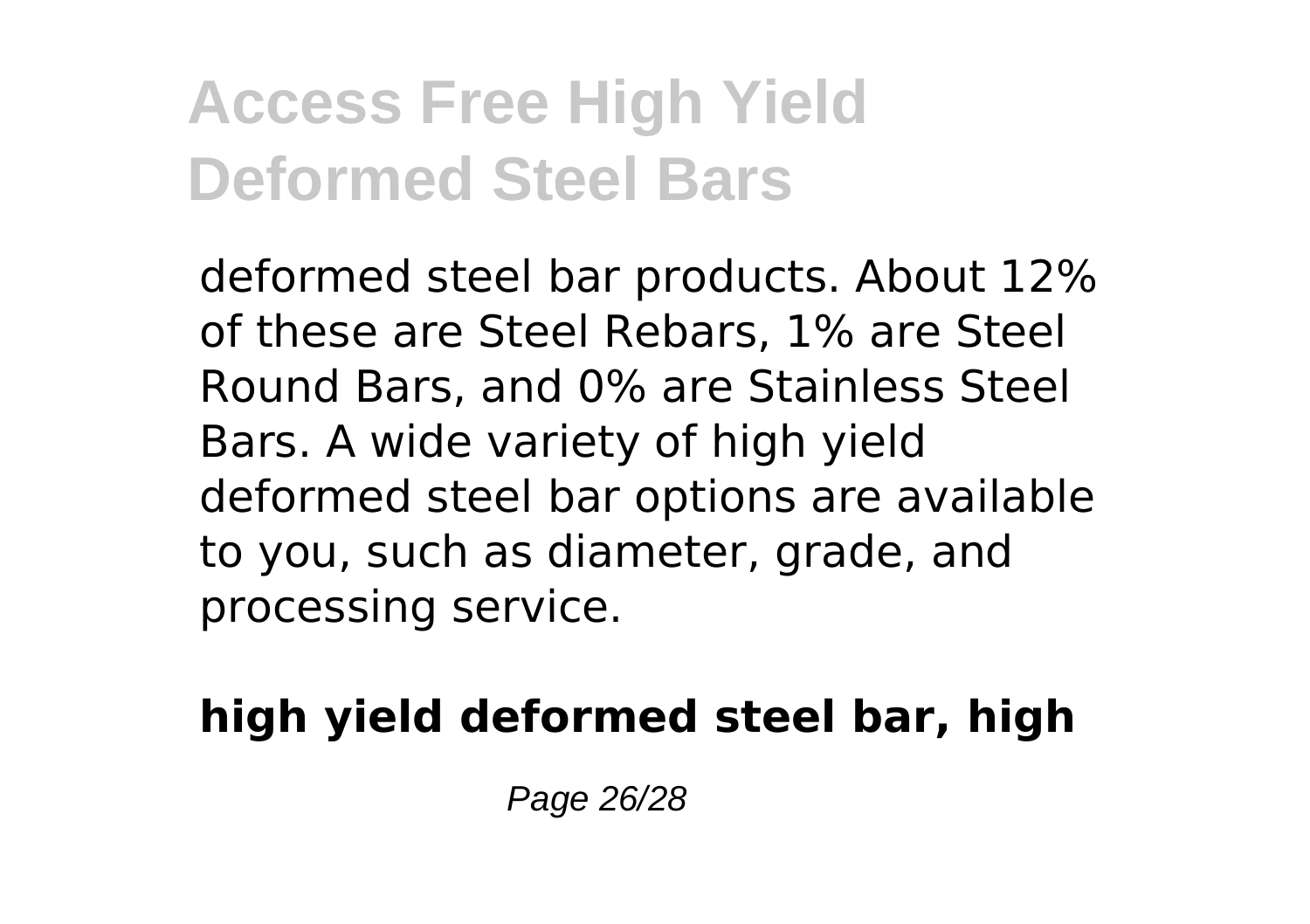### **yield deformed steel ...**

High-Strength Reinforcing Bars Technical Note. ENGINEERING. ETN-M-8-16Technical Note. High-Strength Reinforcing Bars. Introduction. Grade 60 reinforcing steel, with a yield. strength of 60,000 psi, is the most com-. monly used Grade in North America. Recent advances have enabled reinforcing.